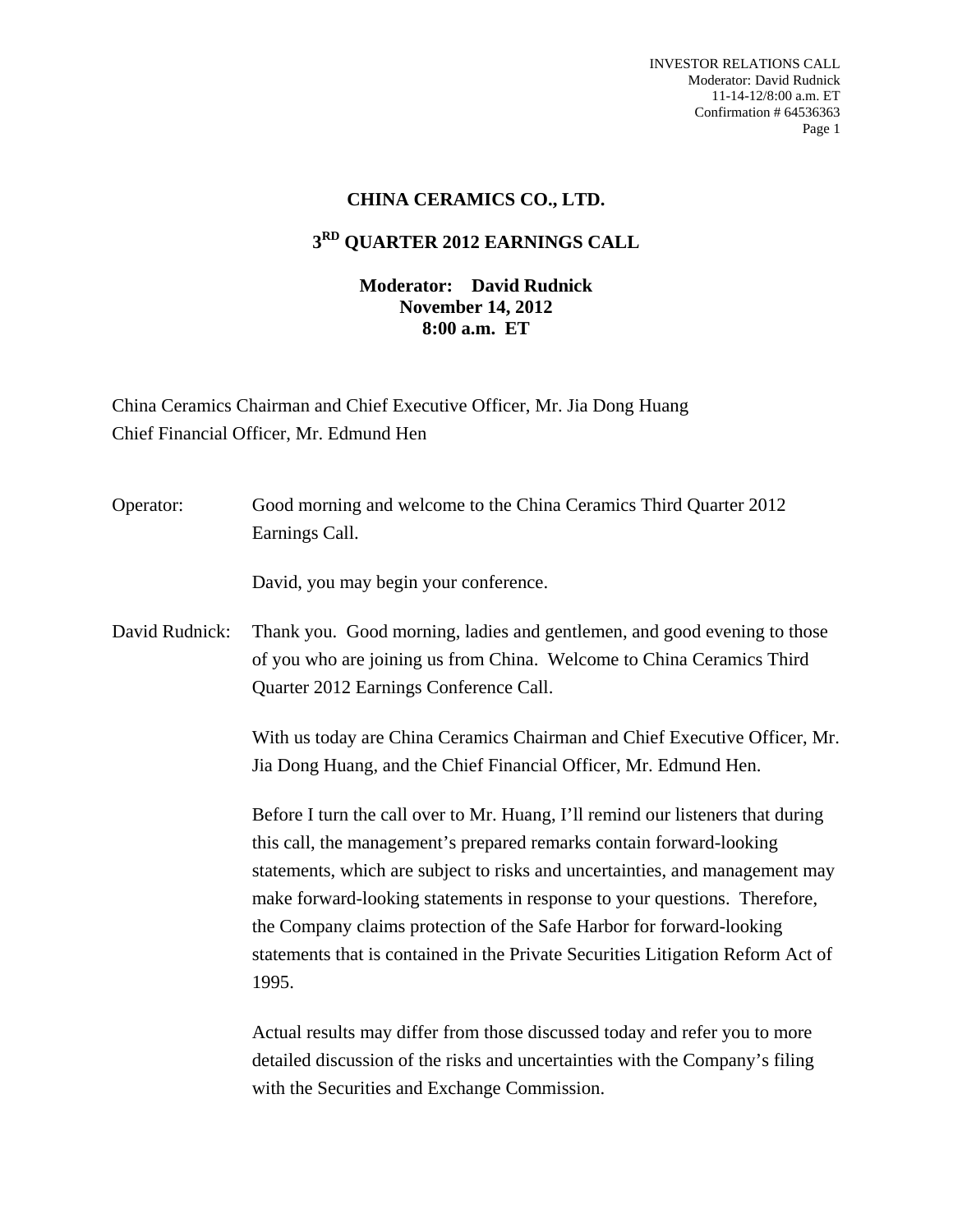In addition, any projections as the Company's future performance represent the management's estimates as of today, November 14, 2012. China Ceramics assumes no obligation to update these projections in the future as market conditions change.

 To supplement its financial results presented in accordance with IFRS, management may make references to certain non-GAAP financial measures, which the Company believes provides meaningful additional information to understand the Company's performance. The statement reconciling any non-GAAP measures to nearest GAAP equivalence can be found on the earnings press release distributed earlier today.

 And now, it's my pleasure to turn the call over to China Ceramics' Chairman and CEO, Mr. Jia Dong Huang, and China Ceramics CFO, Mr. Edmund Hen, will be translating for Mr. Huang.

Mr. Huang, you may proceed.

- Jia Dong Huang: (Speaking in Foreign Language).
- Edmund Hen: Thank you, (David).

 On behalf of the Company, I would like to welcome everyone joining our third quarter 2012 earnings conference call.

Jia Dong Huang: (Speaking in Foreign Language).

Edmund Hen: We achieved a sound financial results in the third quarter of 2012. As the Company generates steady revenue, earnings and cash flow results despite challenging conditions in China's real estate and construction market.

> Although our sales volume decreased, our financial performance in the third quarter was down just modestly from the year ago quarter sustained by a 14 percent increase in the average selling price of our products as compared to the third quarter of 2011. This is due to our continued migration to higher margin investor performance ceramic tiles produced using our new plants and equipments of our Hengdali facility.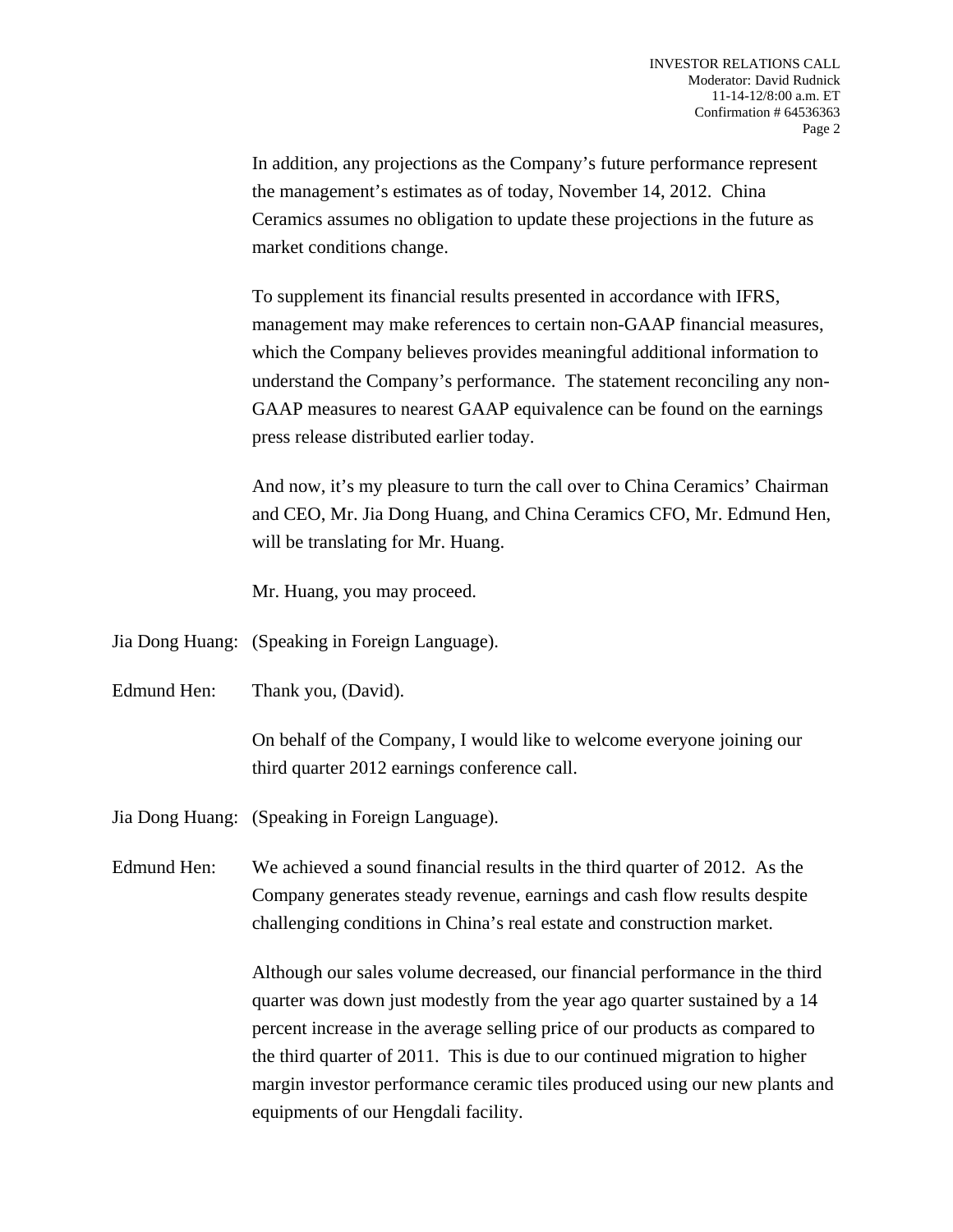Jia Dong Huang: (Speaking in Foreign Language).

Edmund Hen: We successfully executed our capacity expansion plan earlier this year and although we now have the productive capacity to produce 72 million square meters of ceramic tiles per year. We are keeping a portion of this capacity offline and are using capacity capable of producing 56 million square meters of ceramic tiles annually. We will closely monitor the macroeconomic environment in China to manage our existing production capacity, and we'll only bring additional capacity online as business conditions and customer demand dictate.

> The current utilization of the Company's (two) plant facility for the third quarter of 37 percent indicative of still a high level of efficiency though it is down for the second quarter 36 percent of utilization.

Jia Dong Huang: (Speaking in Foreign Language).

Edmund Hen: As a result of slowing economic conditions in China, the Company has modest capital expenditures in the third quarter, followed by no capital expenditures in the first two quarters of the year. This is unlikely that we are engaging any material capital expenditures in the fourth quarter of 2012. The capital expenditure expense, we undertake that next year, we will be subject to the business outlook at that time.

> Although the average selling prices for our ceramic tiles are still strong this quarter, we anticipate possible price decreases in the next quarter and combine that with reduced backlog for the fourth quarter but will see a decrease in company revenue looking forward.

 However, in terms of the construction such as long term fundamentals, urbanization and demographic change in China prefers the construction and building material sector as the government support for the construction of affordable housing.

Jia Dong Huang: (Speaking in Foreign Language).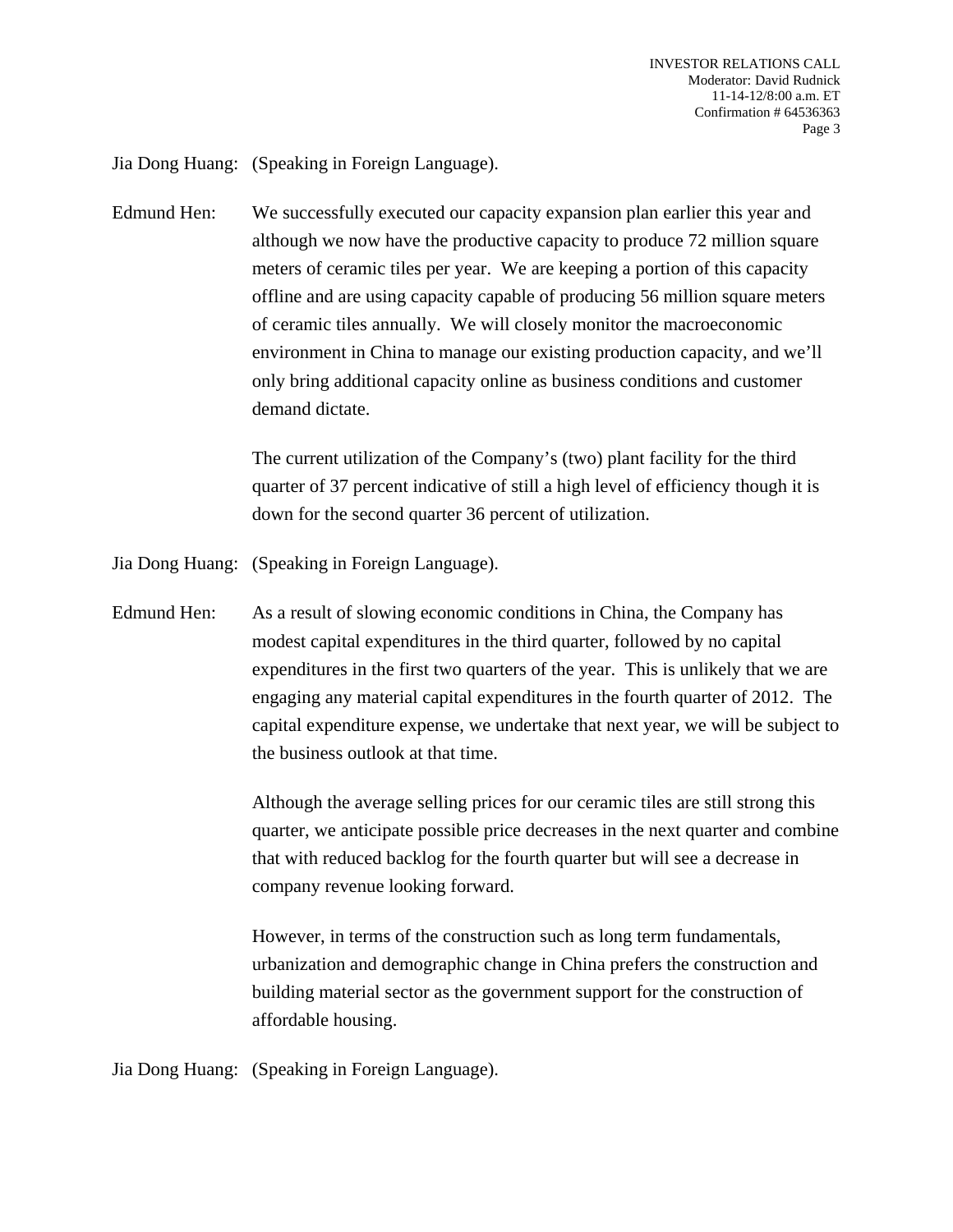Edmund Hen: We continue to leverage the effort of our research and development department, which has resulted in the commercialization of new innovative product to realize higher margins. Our new plant facilities have been an integral part of our strategy to be the market leader in the – in this respect as it enables us new design and production capability that gives us a sustainable company advantage.

> We also plan to strengthen our direct sales efforts to large property developers and believe that our experience and knowledge of our customers will enable us to continue to optimally surface our Tier I and Tier III markets.

 We are confident that the construction industry will rebound and with our available capacity progression and strong brand recognition, China Ceramics is still well positioned to be successful in our industrial sector in the long term.

Jia Dong Huang: (Speaking in Foreign Language).

Edmund Hen: With that, I would like to turn over the call to the Company's Chief Financial Officer, Edmund Hen, who will discuss the Company's third quarter 2012 earnings results in more detail. Thank you.

> Thank you, Mr. Huang. I will now move on to a more detailed discussion of our financial results.

 Our revenue for the third quarter of 2012 was RMB 386.3 million, or \$62.1 million, down 5.1 percent from RMB 406.9 million, or \$63.4 million, in the third quarter of 2011.

 The year-over-year decrease in revenue was due to a 16.4 percent decrease in the sales volume of ceramic tiles to 12.2 million square meters in the third quarter of 2012 from the third quarter of last year, partially offset by 14 percent increase in the Company's average selling price. The improved ASP was due to an improved sales mix with more sales coming from our new higher-priced rustic and glazed series of ceramic tiles produced out of our facility – Hengdali facility.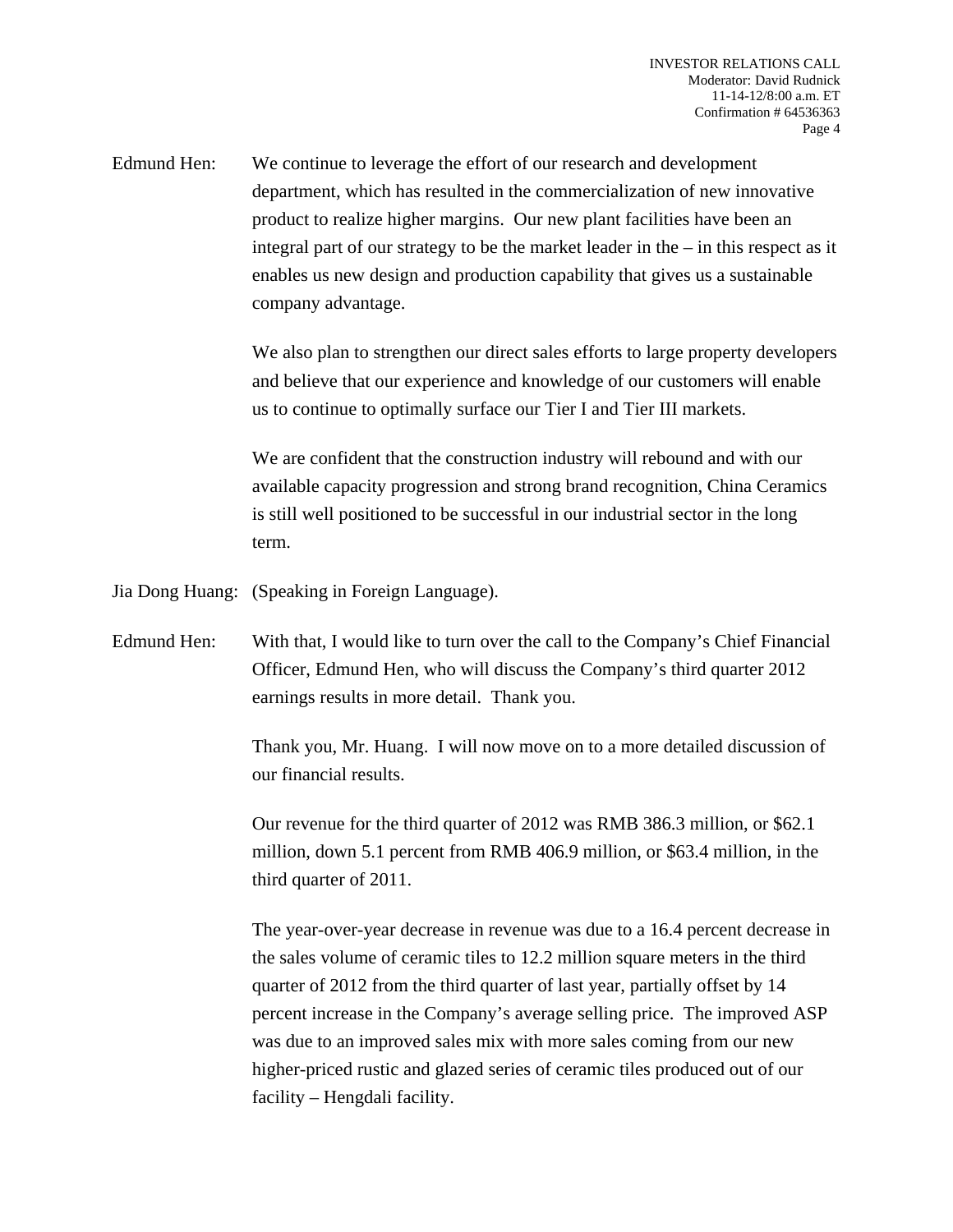Gross profit for the third quarter 2012 was RMB 110 million, or \$17.7 million, down 7.6 percent from RMB 119.1 million, or \$18.6 million, for the third quarter of 2011. The year-over-year decrease in gross profit was due to lower sales volume of our ceramic tiles in the most recent quarter.

 Our gross profit margin for the quarter was 28.5 percent compared to 29.3 percent for the same period in 2011 due to lower sales volume in the third quarter of this year.

 Profit before taxes for the third quarter of 2012 was RMB 97.9 million, or \$15.7 million, down 4.3 percent from RMB 102.3 million, or \$15.9 million, in the third quarter of 2011.

 Net profit for the quarter – third quarter 2012 was RMB 72.8 million, \$11.7 million, down 4 percent from RMB 75.8 million, or \$11.8 million, in the same period of 2011. The year-over-year decrease in net profit was the result of lower gross profit, offset by lower administrative expenses and lower income tax expenses.

 Earnings per fully diluted share were RMB 3.56, or \$0.57, for the third quarter of 2012, down from RMB 4.16, or \$0.65, in the comparable year of third quarter. EPS in the quarter was computed using 20.4 million shares, while third quarter 2011 EPS was computed using 18.3 million shares.

 Non-GAAP net profit, which excludes the share-based compensation expenses, was RMB 74.1 million, or \$11.9 million, in the third quarter of 2012, down 5.4 percent from RMB 78.3 million, or \$12.2 million, in the third quarter of 2011.

 And non-GAAP earnings per fully diluted share, which excludes the sharebased compensation expenses, was RMB 3.63, or \$0.58, in the third quarter of 2012 as compared to RMB 4.29, or \$0.67, in the same period a year ago.

 Turning to our balance sheet. As of September 30, 2012, we have a cash and bank balances of RMB 122.6 million, or \$19.5 million, compared to RMB 42.1 million, or \$6.7 million, as of December 31, 2011.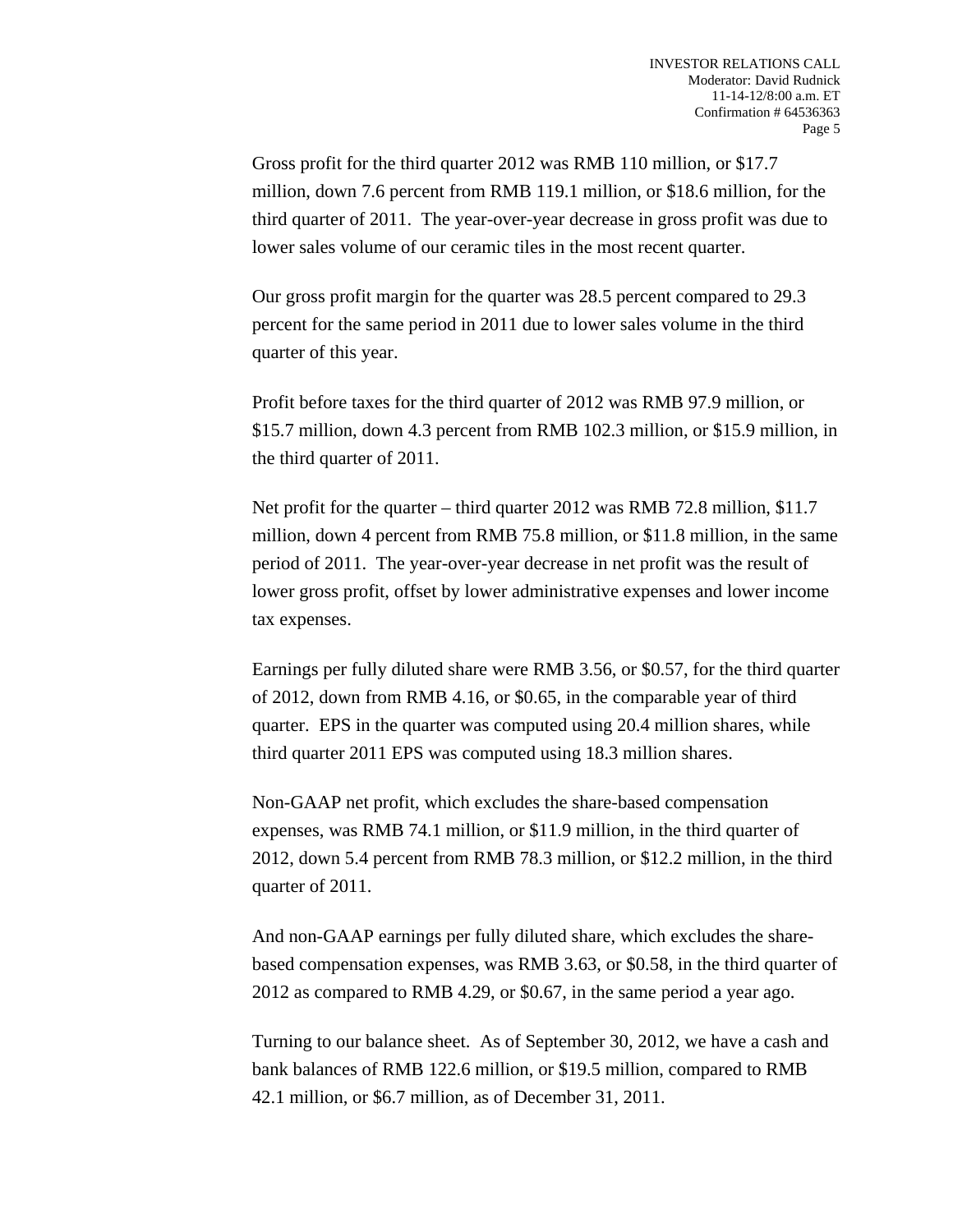The increase in cash and bank balances over the nine months was the result of sustained revenue and the modest level of capital expenditure making the year-to-date.

 We also reduced our total debt for the nine months to RMB 60 million, or \$9.6 million, from RMB 185 million, or \$29.4 million, from the beginning of the year.

 As of September 30, 2012, we have then inventory turnover of 101 days compared to 86 days – 84 days as of December 31, 2011. The increase in inventory turnover reflects a normal pattern, which we introduced a new series of ceramic tiles for testing by our customers, which are temporarily slower moving, while thereafter the new series produced in the – in accordance with the actual customer's order.

 Moving on to our outlook, looking at the rest of the year, our backlog of order for delivery in the fourth quarter of 2012 is approximately RMB 290.9 million, or \$46.3 million, representing a year-over-year decrease of 28.1 percent compared to the fourth quarter of 2011, which has significantly changed from that of previous quarter, which has strong positive year-overyear comparison.

 With current backlog now reflecting the impact of weaker customer demand, we estimate that our sales volume for ceramic tiles in the fourth quarter of 2012 will be approximately 8.7 million square meters, a significant decrease from the current quarter as well as that of the fourth quarter last year.

 As indicated in the September news and announcements, the Company attributes this reduction to a general slowdown in the construction industry in China where customers are deferring order and/or waiting to start new projects.

 Further, some of the Company's customers may be delaying projects to see if the government will adopt new policies to aid the construction industry. To mitigate the effects of slowing demand, the Company may consider shutting down some existing capacity on a temporary basis, (should you go) and use it in order to generate cost savings.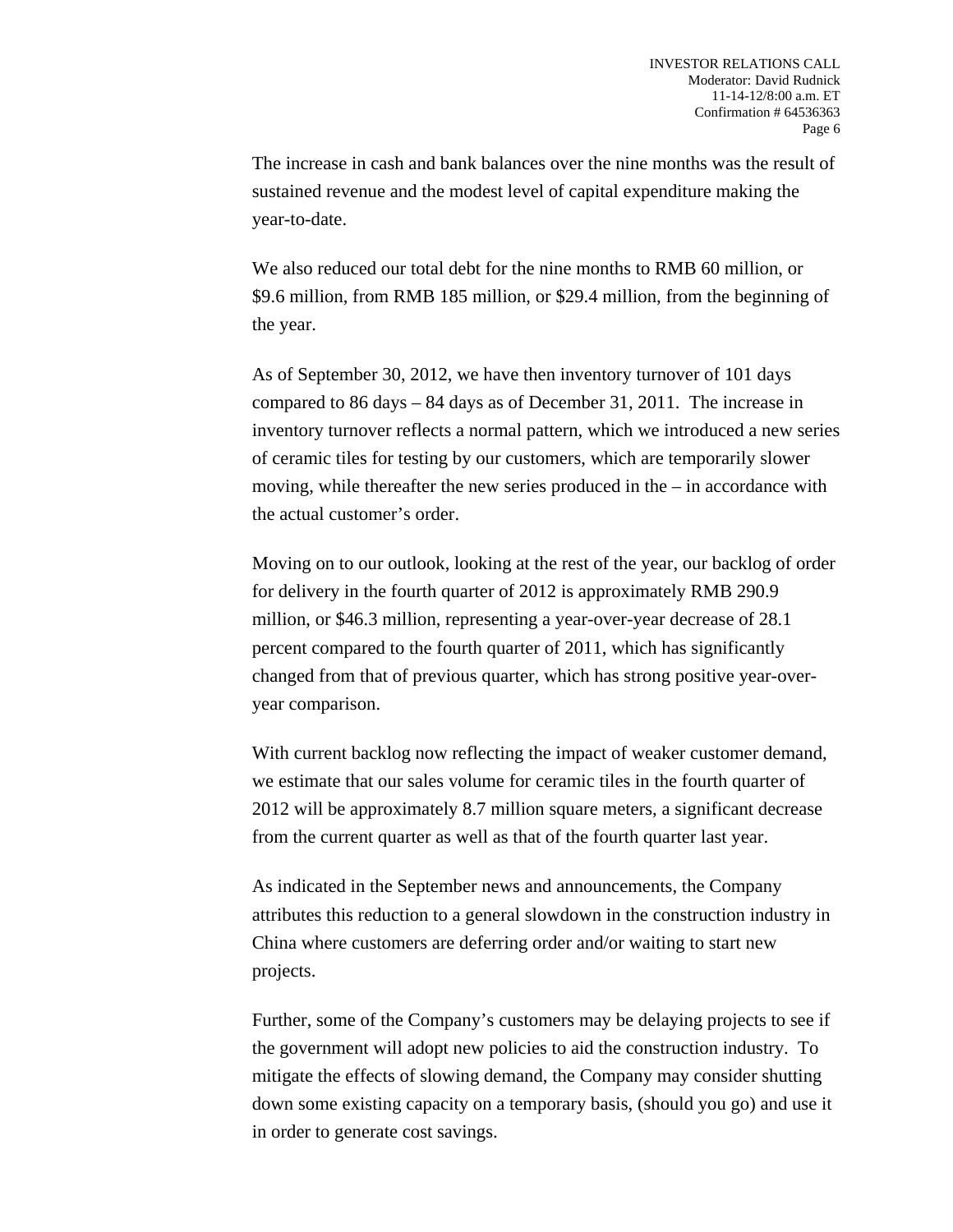However, it will maintain its currently wide range of product offerings and continue to augment it with new products from its research and development program, which has the potential to result in products that realize higher margins.

 The Company believes that a core competitive advantage is its ability to innovate and introduce new products into the product mix that you offer to your customers.

 China Ceramics' new plant facilities also have new design and production capabilities as well as the ability to operate more efficiently.

 We are optimistic as to the long-term prospects of our business and plan upon working even closer with our customers during this challenging time in order to take advantage of the opportunities available to us.

 In this regard, we look to have an important announcement to make in the near future as it pertains to a significant contrast with a large project developer.

 With that, we would like to open up the call to any questions for attending to the first quarter financial operation results.

 I will not that board member, Bill Stulginsky is also on the call and available to respond to questions as well.

Operator?

Operator: As a reminder, in order to ask an audio question, please press star one on your telephone keypad.

Again, that is star one to ask an audio question.

 And your first question is from the line of John Harrell with Harrell and Associates.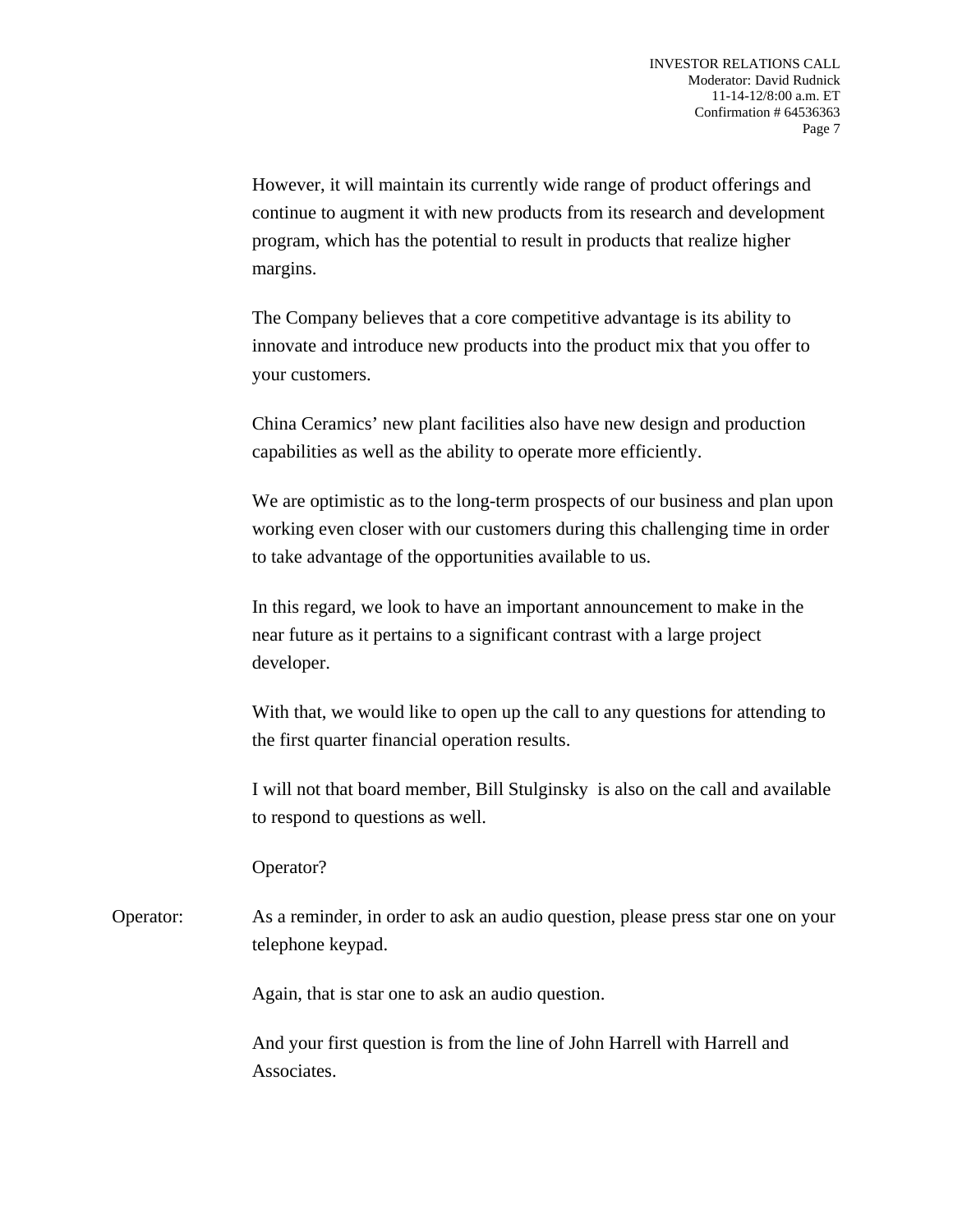- John Harrell: I see that your cash position is significantly higher at the end of Q3 than it was at the end of last year. You know, and in the past, the Company has rejected a \$7.50 going private proposal. Now the stock is at \$1.50. Do you have any regrets not accepting the proposal? And have you been looking into or received any offers for any new going private offers?
- Edmund Hen: We are still enjoying benefits to be a listed company in the U.S. to do business in China. And we have never regret for being public rather than to go private.

And we have a lot of – we have hear a lot of noise from the market that  $$ asked the Company to go private. But we have not considered any of that.

- John Harrell: So you don't have any regrets from not accepting the \$7.50 going private proposal?
- Edmund Hen: No.
- John Harrell: OK, thanks.

Operator: Once again, to ask an audio question, please press star one.

 And your next question is from the line of Steven Martin with Slater Capital Management.

- Steven Martin: Hi there. Edmund, do you and I know you generally don't give guidance. But can you tell us based on your backlog and your estimate of expected shipments in the fourth quarter whether you expect to be profitable in the fourth quarter?
- Edmund Hen: We are still expecting profit in the fourth quarter. And we found the fourth quarter shipment still stable according to our backlog number. And we've – we are not going to make a loss what we believe in the fourth quarter.
- Steven Martin: OK. When you look out, you may your commentary may was about the first quarter said that you expected the soft – the weakness into the first quarter of '13. Do you expect that you will continue to make a profit in the first quarter of '13?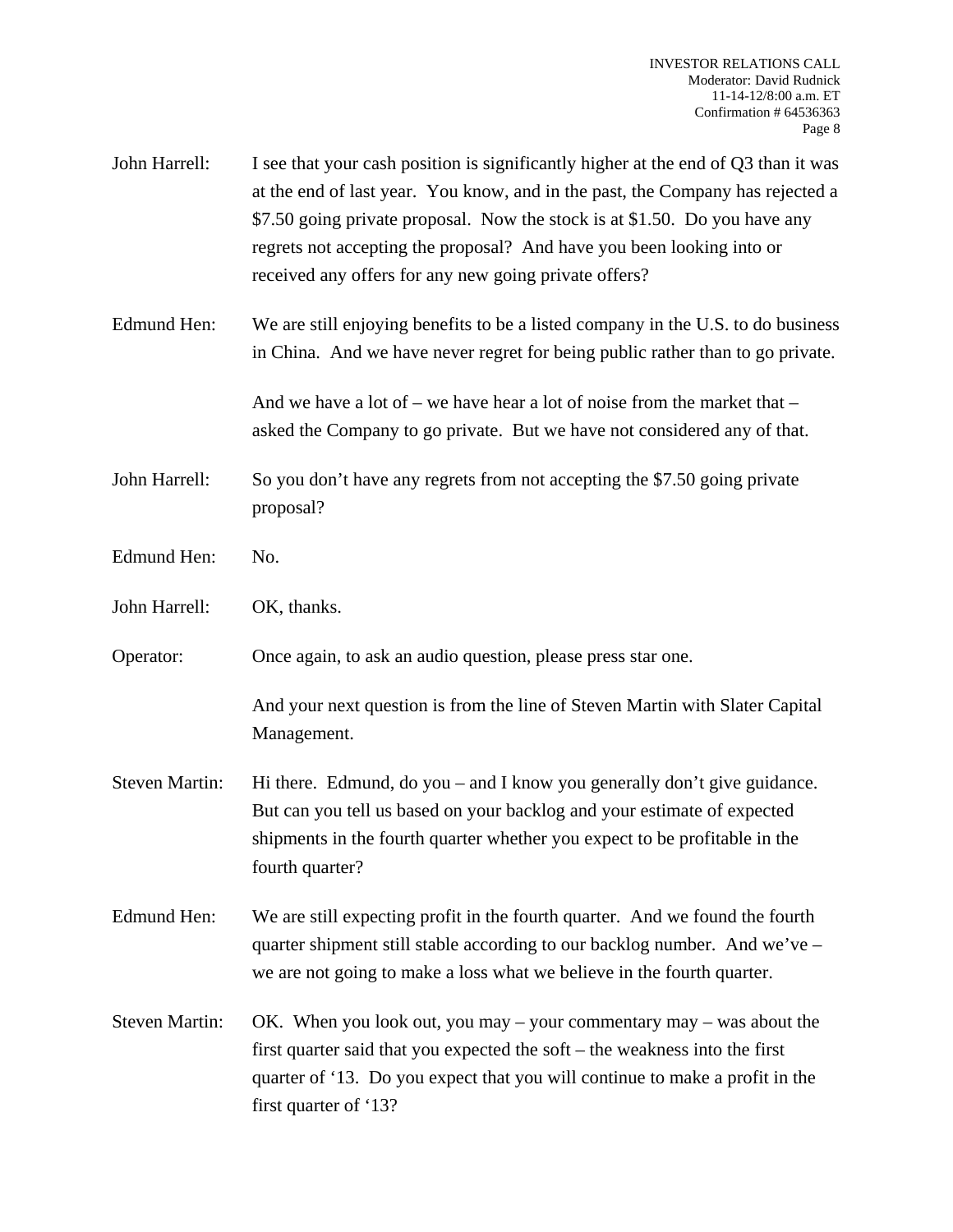| Edmund Hen: | Yes, we do. We believe that in the first quarter of 2013. We still can make |
|-------------|-----------------------------------------------------------------------------|
|             | profits. Yes.                                                               |

Steven Martin: OK. With respect to inventories and receivables ...

- Edmund Hen: Yes.
- Steven Martin: ... with the backlog and the shipments slowing ...
- Edmund Hen: Yes.
- Steven Martin: ... do you expect that those numbers, \$54 million and \$76 million, should come down significantly over the course of the next – of fourth quarter and be down significantly at the end of December?
- Edmund Hen: And your question is for the numbers of the inventory and the (trailing 2000) number?
- Steven Martin: Yes.
- Edmund Hen: Yes, we do also expecting the number will decrease because of our revenue to sales volume decrease in the first quarter of 2013.
- Steven Martin: OK. And would you intend you should generate a fair amount of cash in the fourth quarter because of that.
- Edmund Hen: Yes.
- Steven Martin: Would you expect to pay down more debt or is the debt being paid down on a schedule?
- Edmund Hen: We will further pay down some of that on schedule. And, you know, we always want to minimize our debts.
- Steven Martin: Would you expect to pay down the debt to zero if it keeps if you keep generating cash?
- Edmund Hen: Probably not. I think we need to keep a small number of debts in order to have some kind of relationship with the bank.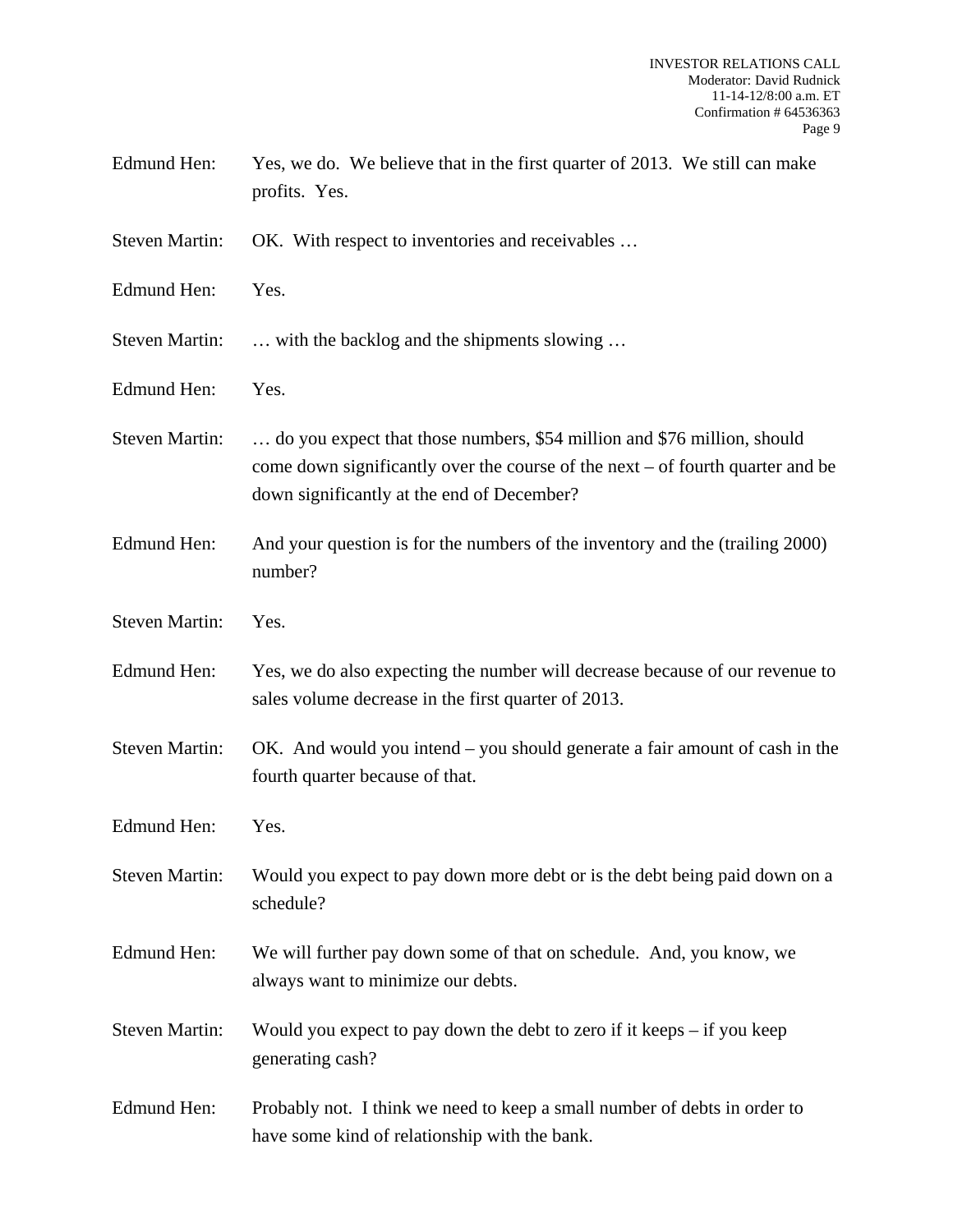- Steven Martin: All right. And another question, your indication was you didn't expect to build anything going forward. Does that mean capital expenditures should be zero or close to zero in the fourth quarter and the first quarter of '13?
- Edmund Hen: There will not be some significance or major capital expenditure in the fourth quarter of – first quarter in 2013.
- Steven Martin: Is that does that mean it's 1 million, less than 1 million or you just don't have any way of knowing?
- Edmund Hen: Less than 3 million or 4 million, I mean, U.S. dollars.
- Steven Martin: In each quarter?
- Edmund Hen: We still have some equipment need some replacement for the old equipment. So we will minimize this replacement for the – during this time.
- Steven Martin: OK. And in your product mix for the fourth quarter, do you expect it to continue to have the higher margins and higher selling prices?
- Edmund Hen: Not necessarily. But we will try to maintain the higher margin product to be sold in the fourth quarter and first quarter of 2013.
- Steven Martin: OK. Thank you very much.
- Operator: Your next question is from the line of (Howard Linker) with (Linker and Company).
- (Howard Linker): (Speaking in Foreign Language).
- Jia Dong Huang: (Speaking in Foreign Language).
- (Howard Linker): I have a question about the wording.

Edmund Hen: Yes.

(Howard Linker): You say the average selling price of the ceramic tiles is 14 percent in the third quarter relative to last year. And that's the fourth double digit increase in a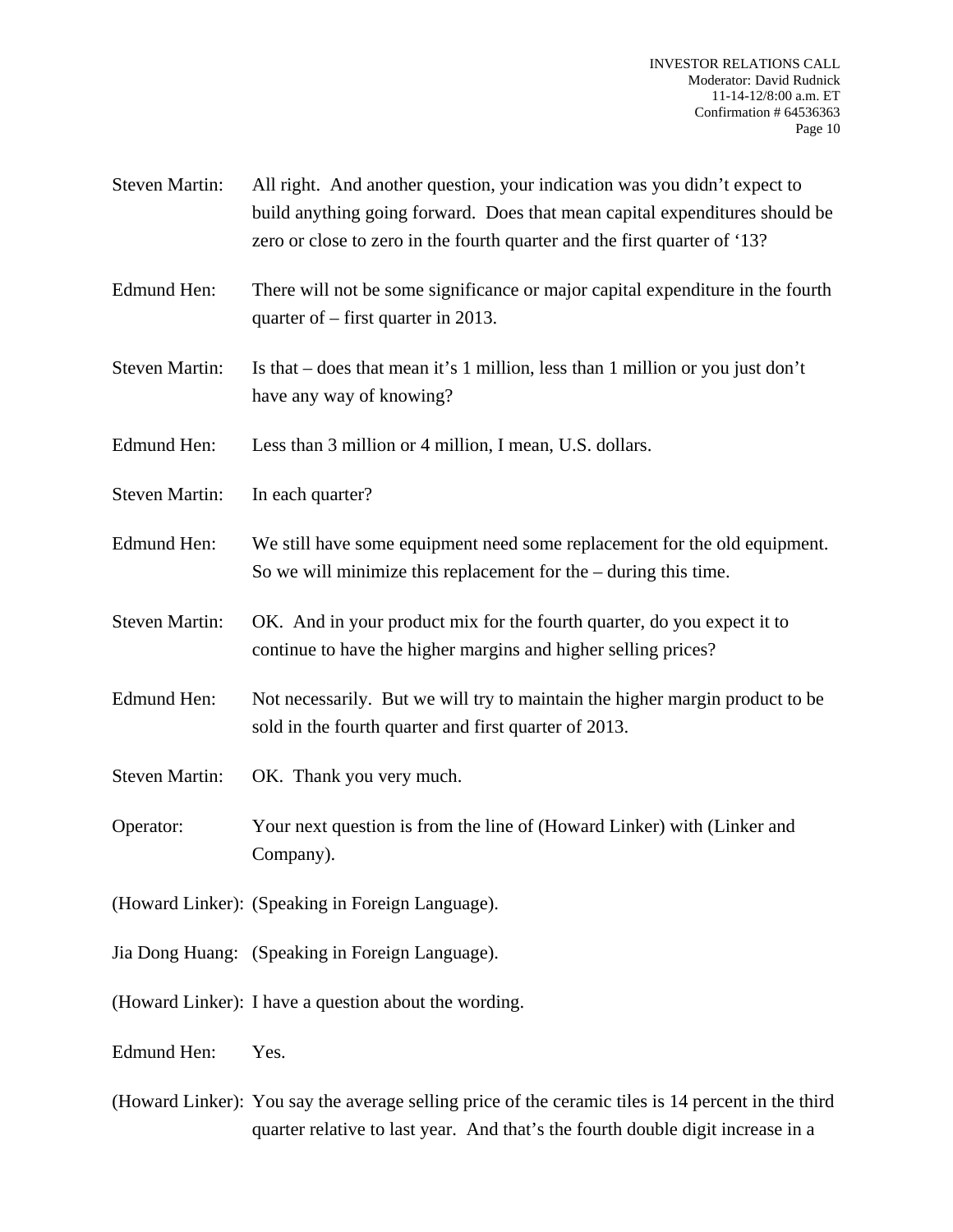row. You mean, fourth quarter double digit increase in a row of higher selling prices?

Edmund Hen: You mean, the fourth quarter? Not necessarily because ...

- (Howard Linker): No, no, no. No.
- Edmund Hen: Sorry?
- (Howard Linker): It said in the third quarter.
- Edmund Hen: Yes.
- (Howard Linker): The average selling price is 14 percent, above last year's third quarter. And that's …
- Edmund Hen: Yes.
- (Howard Linker): That's the fourth double digit increase. You mean, the fourth quarter in a row or four years?
- Edmund Hen: This is the third quarter. The third quarter record average selling price is 14 percent higher than the same period last year.
- (Howard Linker): So that's four quarters in a row when that happened. Is that what you meant?
- Edmund Hen: No, the fourth quarter depends on the actual sales. I cannot say right now.

(Howard Linker): No, not the fourth quarter. But how many quarters in a row have selling prices increased over the last year?

Edmund Hen: Right. I think this is the third quarter we have recorded the average selling price that's been higher than last year.

(Howard Linker): Oh, I see, OK. (Speaking in Foreign Language).

Edmund Hen: Thank you very much.

Operator: Your next question is from the line of (Amber Kai) with Goldman Sachs.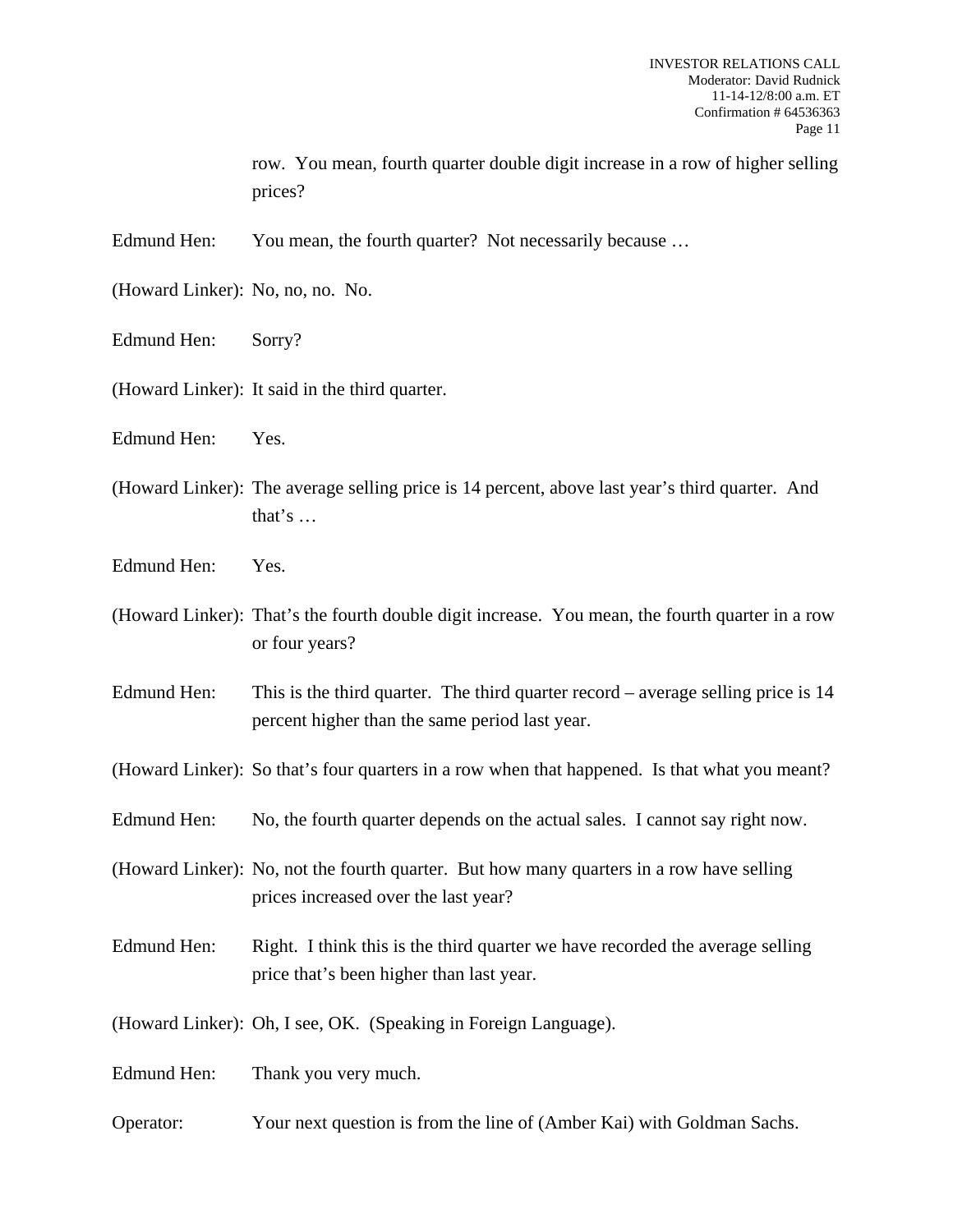- (Amber Kai): Hello?
- Edmund Hen: Hello.
- (Amber Kai): Mr. Hen? Could you please share with us, if you have, any estimate about ceramic tiles inventory level in China?

 And we know that the National Bureau of Statistics have inventory data series in U.S. dollars. But we think that the national inventory level and the unit of square meters will be more helpful for us. Thank you.

- Edmund Hen: You mean the average level of the national standard?
- (Amber Kai): Yes, the inventory level in China of ceramic tiles.
- Edmund Hen: I'm sorry I do not have the statistics for the national figures right now. Probably, you know, probably we also need to do some study on that.
- (Amber Kai): OK. So if we have the series in U.S. dollars, I mean, the value of inventory, do you have any suggestion that we can make – like, how should we convert the numbers?
- Edmund Hen: How should we convert the number into U.S. value?
- (Amber Kai): No, how should we convert the value in U.S. dollars? These values are the ceramic tiles. How should we convert them back to square meters? Do you have any suggestions about that?
- Edmund Hen: No, I do not have such information.
- (Amber Kai): OK.
- Bill Stulginsky: Edmund, this is Bill.
- Edmund Hen: Yes?
- Bill Stulginsky: I think, Edmund, just let me clarify just kind of clarify this question. The significant part of the inventory recorded is in raw materials. So we have a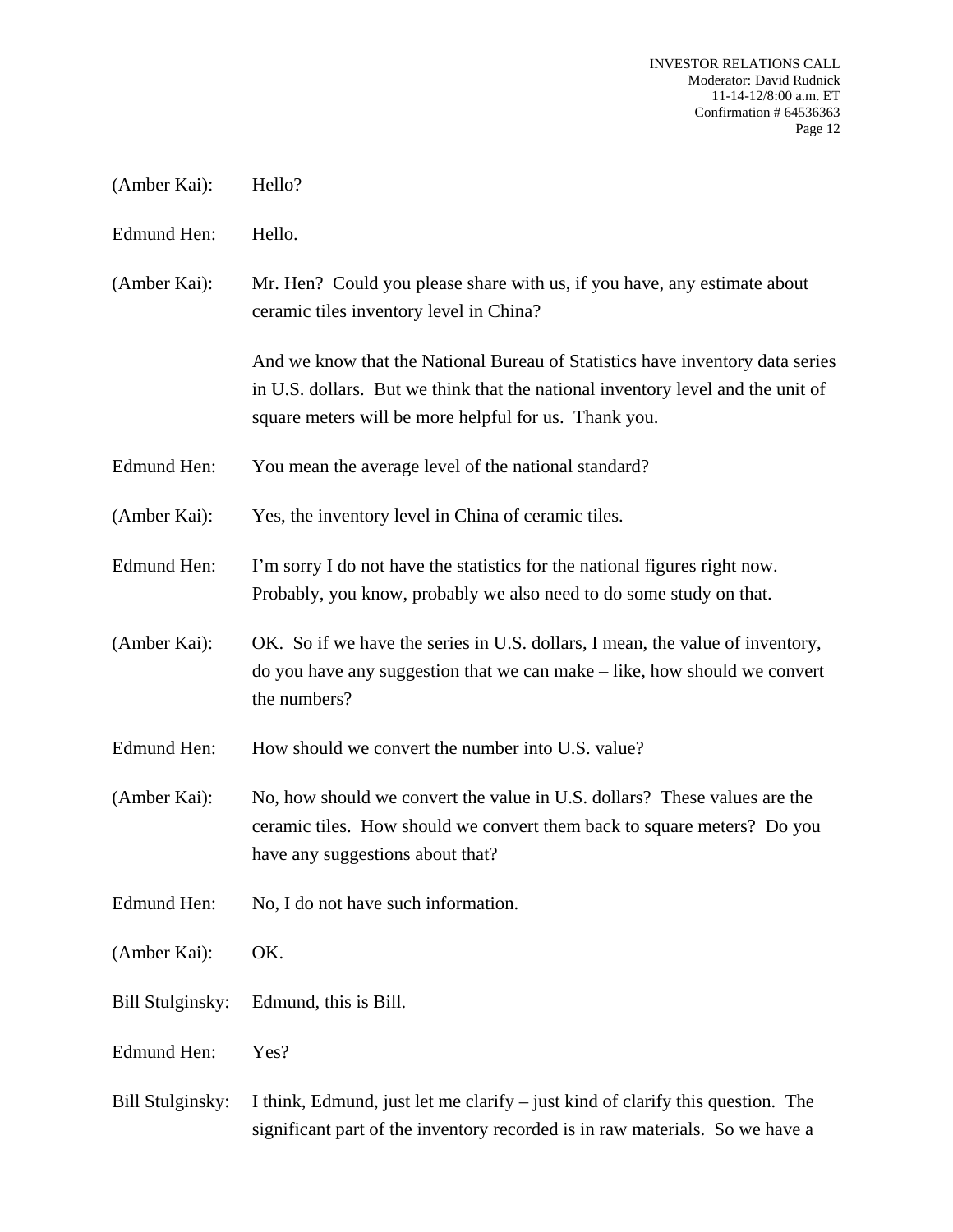significant stockpile of coal and clay that are components of the inventory value. There's a piece that is finished kind of product, and that we probably – Edmund, I don't know if we have at hand on the square meters we have on hand at the end of the third quarter and what the value of that inventory is as a component of our total inventory number. So it's a little hard to directly convert the total value of inventory in square meters because much of it is sitting in raw materials is my point.

- (Amber Kai): OK, I see.
- Bill Stulginsky: Yes. But do we have, Edmund, the number of square meters we have in inventory at the end of September and what the dollar value of that finished inventory is?
- Edmund Hen: Yes.
- (Amber Kai): OK.
- Edmund Hen: You can approximate the estimate of our average selling price with our inventory level. Approximately 30 percent of our inventory is the raw material. So you can easily estimate how many square meters on our inventory.
- (Amber Kai): Yes. OK, thanks.
- Edmund Hen: Thank you.

Operator: Once again, as a reminder, to ask an audio question, please press star one.

And your next question is from the line of (Ling Soo) with (Kian Capital).

(Ling Soo): Hi, Edmund. Just wondering, in facing a challenging real estate environment in China, you have continuously demonstrated the ability to broaden your product mix and enhanced the product mix at consistent margin and, you know, you have also stated the potential to shut down some of the production lines that is currently, you know, active to save cost.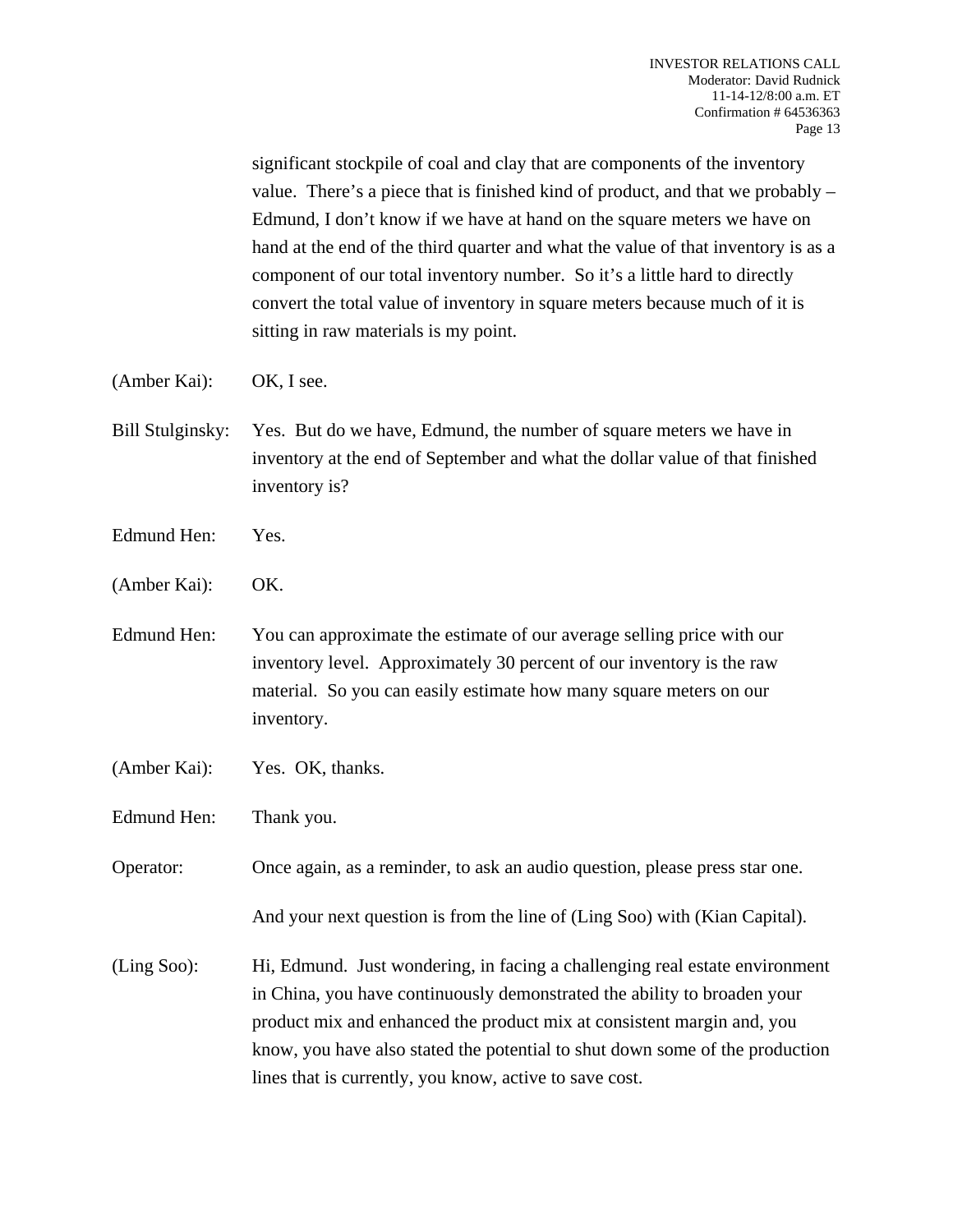But what about, you know, are there any initiative that you are taking or plan to do that will, you know, perhaps help support your order backlog? In other words, to help you out increase or grow your top line as opposed to just to save cost at this point. I mean, are you proactively looking to geographic expansion to extend your sales distribution channels? Can you provide some updates on this front? Thank you.

Edmund Hen: Yes. We always try to have new customer or some direct dealing with developers. And  $I - as I$  mentioned on the call earlier, we are announcing a new customer very soon, which we have signed direct contract with this developer. This will be very significant contract for our company in the future development.

> And also we have just signed a contract. So we will have such an announcement probably later of the month.

- (Ling Soo): OK. It's good. And now in terms of the ASP, you know, you mentioned that in the third quarter, you know, it was the  $-$  like, a third quarter that shows, you know, third consecutive quarter shows year-over-year's increase in ASP. How about in terms of sequentially if it's looking at 2012, you know, quarter by quarter or what – how is it trending?
- Edmund Hen: Quarter by quarter, I cannot exactly remember the first quarter. But, you know, quarter to quarter, we have recorded the increase in ASP since the beginning of this year compared to last year.

 Also, we have more higher selling – a higher selling price new order to be sold to our customer since beginning of this year.

- (Ling Soo): OK. Is that continuously to trend up from earlier this year?
- Edmund Hen: Yes.
- (Ling Soo): OK, great. All right, thank you.
- Edmund Hen: Thank you.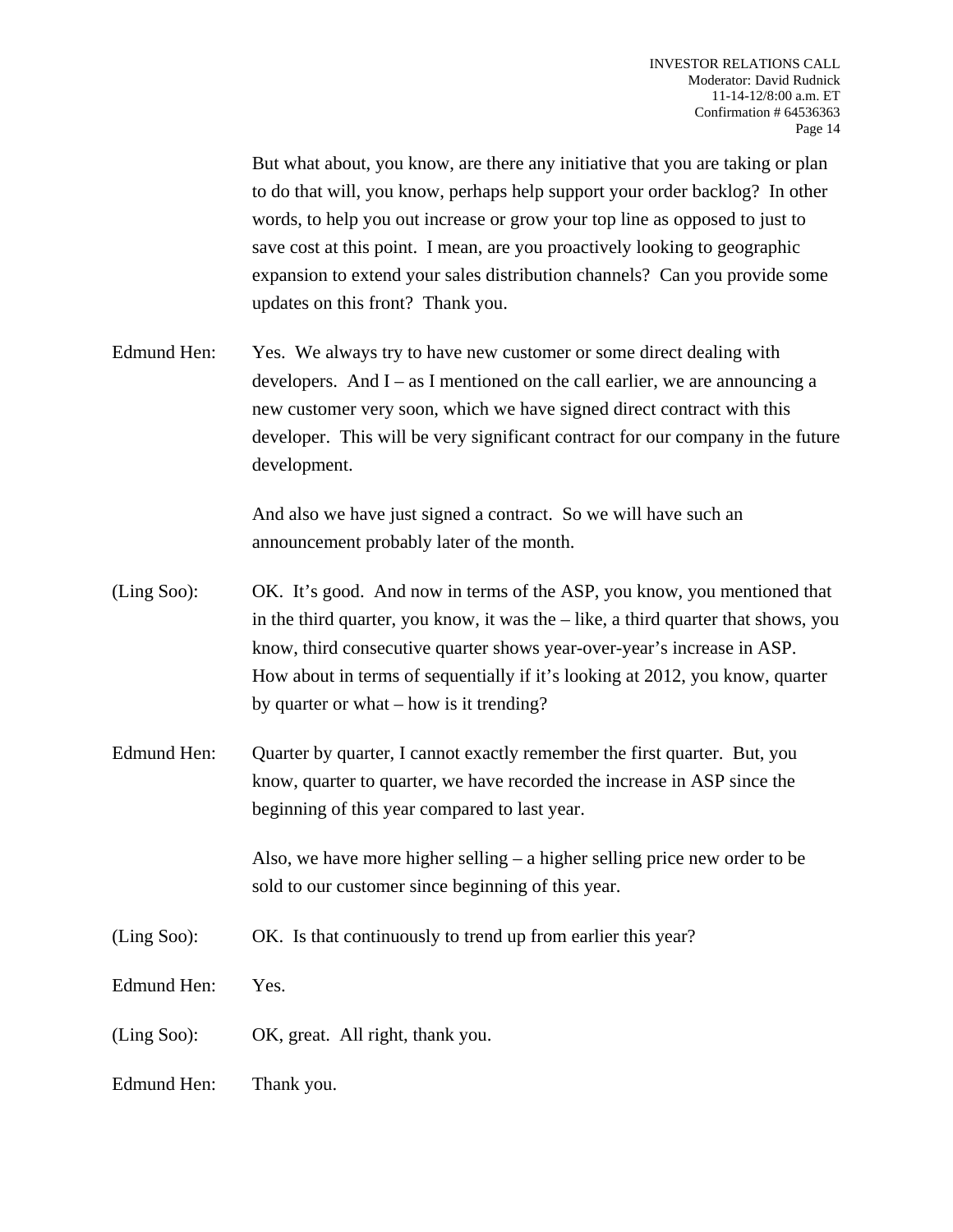| Operator:             | Your next question is from the line of Steven Martin with Slater Capital<br>Management.                                                                                                                                                                                                                              |
|-----------------------|----------------------------------------------------------------------------------------------------------------------------------------------------------------------------------------------------------------------------------------------------------------------------------------------------------------------|
| <b>Steven Martin:</b> | Edmund?                                                                                                                                                                                                                                                                                                              |
| Edmund Hen:           | Yes?                                                                                                                                                                                                                                                                                                                 |
| <b>Steven Martin:</b> | Hi. When we were at the annual meeting                                                                                                                                                                                                                                                                               |
| Edmund Hen:           | Yes.                                                                                                                                                                                                                                                                                                                 |
| <b>Steven Martin:</b> | and we had a discussion on the phone                                                                                                                                                                                                                                                                                 |
| Edmund Hen:           | Yes.                                                                                                                                                                                                                                                                                                                 |
| <b>Steven Martin:</b> | we talked – you talked and (Paul) talked or (Kelly) talked about a board<br>meeting at the end of November or early December                                                                                                                                                                                         |
| Edmund Hen:           | Yes.                                                                                                                                                                                                                                                                                                                 |
| <b>Steven Martin:</b> | to discuss 2013 and the cash that was available and the possibility of a<br>share repurchase or a dividend or some other shareholder action. And I was<br>wondering if that meeting had been held or if it were going to be held and<br>would you still expect to have a discussion of $a$ – of that kind of matter? |
| Edmund Hen:           | The meeting has not been held. And I think that will be held very soon, as we<br>mentioned, the 30th – probably the end of November or earlier December.<br>And we will announce to the public once we have any decision on this topic.                                                                              |
| <b>Steven Martin:</b> | OK. I apologize. I got on the call a couple of minutes late.                                                                                                                                                                                                                                                         |
| Edmund Hen:           | That's fine.                                                                                                                                                                                                                                                                                                         |
| <b>Steven Martin:</b> | Thank you.                                                                                                                                                                                                                                                                                                           |
| <b>Edmund Hen:</b>    | Thank you very much.                                                                                                                                                                                                                                                                                                 |
| Operator:             | Once again, to ask an audio question, please press star one.                                                                                                                                                                                                                                                         |